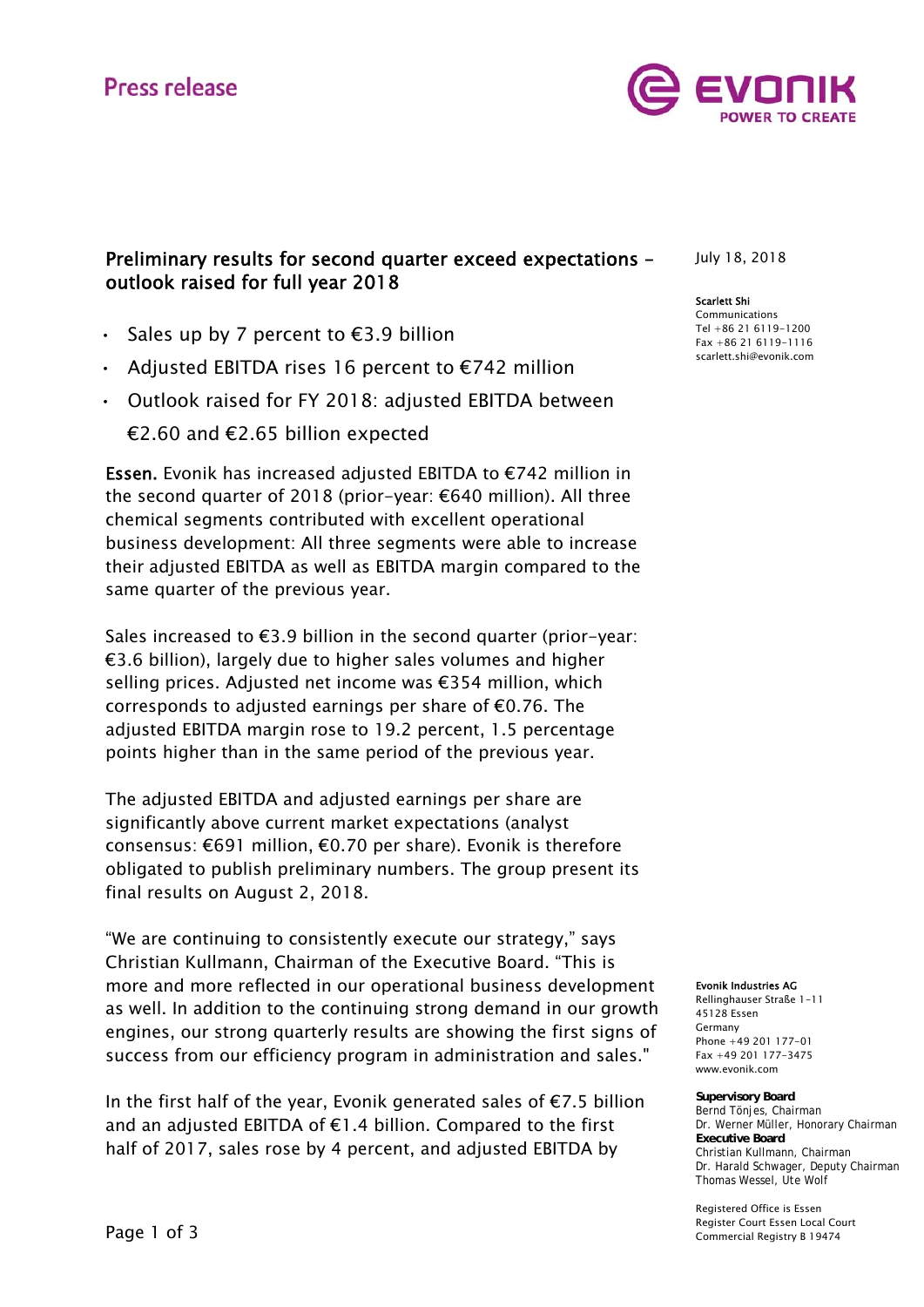

15 percent. The adjusted EBITDA margin rose from 17.0 to 18.8 percent.

Evonik is well on track in terms of free cash flow development: In contrast to the previous year (H1 2017:  $-\epsilon$ 135 million), free cash flow was positive in the first half of 2018.

## Outlook increased

Based on its excellent performance in the first half of the year, Evonik has increased its outlook for the fiscal year 2018 and is now expecting an adjusted EBITDA between €2.60 and €2.65 billion. The company had previously projected an adjusted EBITDA between €2.4 and €2.6 billion.

The outlook for free cash flow has also been increased. Evonik projects a notably higher free cash flow for the fiscal year 2018 compared to prior year. The company had so far forecasted a free cash flow slightly above the level of 2017.

### Development in the segments

The Resource Efficiency segment continued its extremely stable and profitable development in the second quarter. Sales increased by 8 percent to €1.5 billion (prior-year: €1.4 billion), while adjusted earnings were 15 percent above the same quarter of the previous year at €366 million. The adjusted EBITDA margin in the segment increased by 1.4 percentage points to an outstanding 24.7 percent. Overall, the segment benefited from high capacity utilization and continuing high demand for silica, highperformance polymers, including for lightweight design, and for water-based, environmentally friendly paints and coatings from the Coating Additives business line.

Sales in the **Nutrition & Care** segment at €1.2 billion were slightly above prior-year (prior-year: €1.2 billion). Adjusted earnings rose by 10 percent to €222 million (prior-year: €201 million). The segment was able to significantly increase its adjusted EBITDA margin to 18.7 percent (same quarter of prior-year: 17.3 percent). This was achieved with a consistent focus on higher-margin products, successfully passing on increased raw material costs, and strict cost reductions, especially in Animal Nutrition and Baby